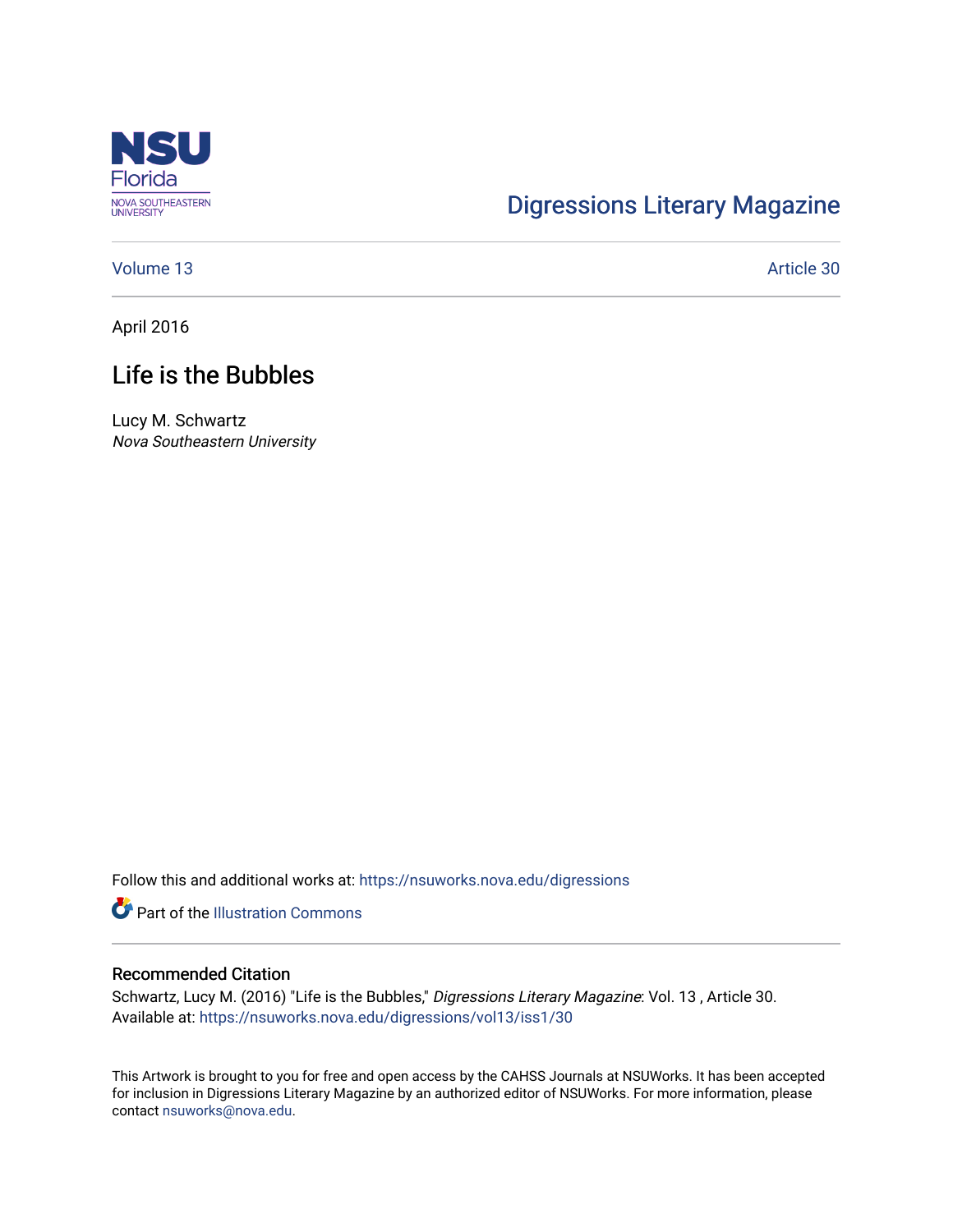### Life is the Bubbles

### Author Bio

Lucy is on the NSU rowing team.